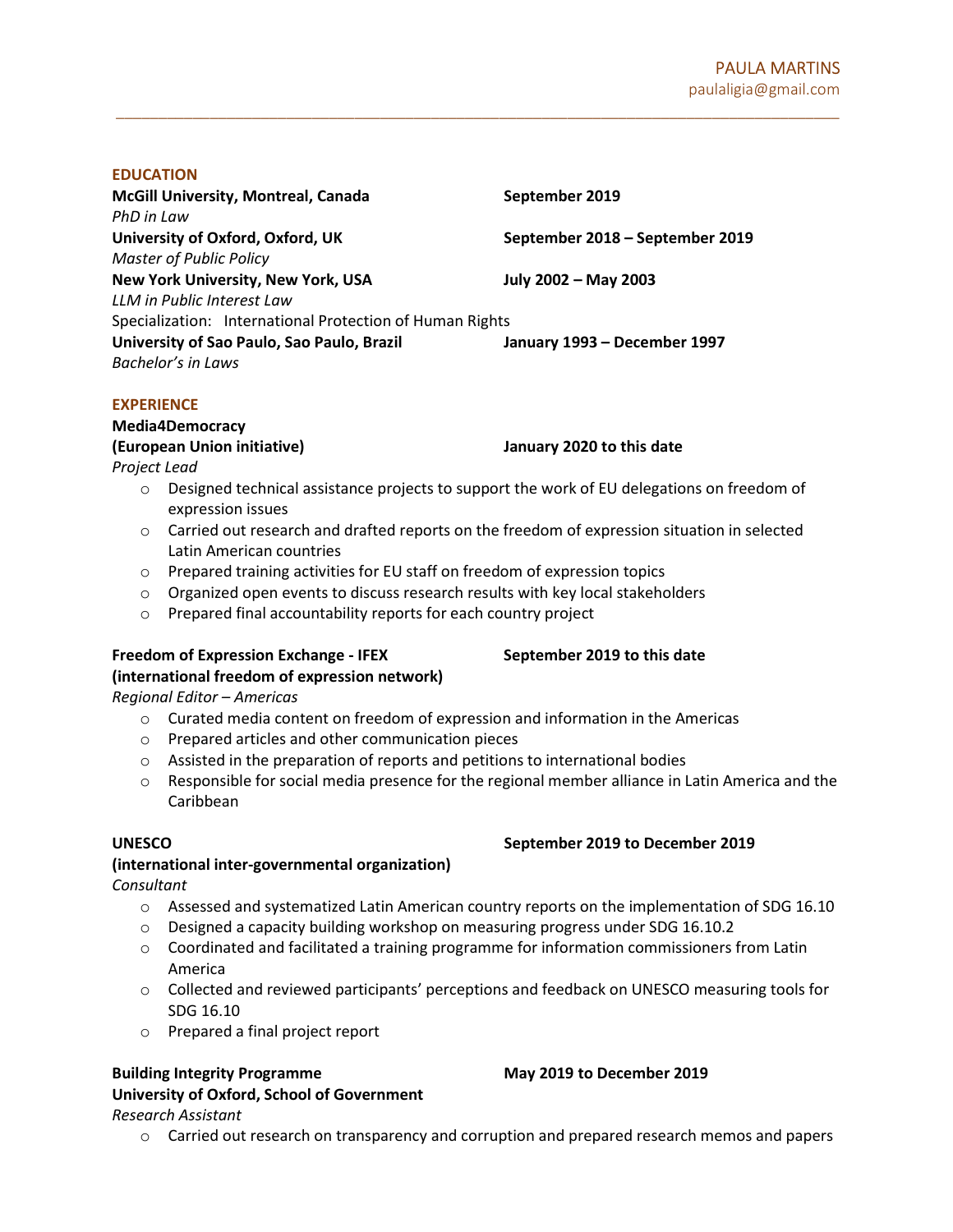$\circ$  Coordinated the work of fellows for the preparation of training material in partnership with NGO Accountability Lab

\_\_\_\_\_\_\_\_\_\_\_\_\_\_\_\_\_\_\_\_\_\_\_\_\_\_\_\_\_\_\_\_\_\_\_\_\_\_\_\_\_\_\_\_\_\_\_\_\_\_\_\_\_\_\_\_\_\_\_\_\_\_\_\_\_\_\_\_\_\_\_\_\_\_\_\_\_\_\_\_\_\_\_\_\_

o Collected data and prepared briefs on electoral issues in Brazil

# (international freedom of expression NGO)

Regional Director

- o Designed and implemented advocacy efforts
- $\circ$  Carried out research on access to information and freedom of expression issues
- o Carried out impact / strategic litigation
- o Prepared articles, papers and reports, including legislation review and context analysis
- o Prepared diverse communication products
- $\circ$  Designed and developed capacity building programs and training material
- o Provided counsel to local organizations and individuals
- $\circ$  Filed petitions, presented reports and organized hearings at the OAS and UN human rights mechanisms
- o Participated in international conferences and negotiations
- o Managed a team of approximately 30 people
- o Managed the annual institutional budget

# International Freedom of Expression Exchange – IFEX June 2017 – April 2019

Member of International Council

# (international human rights NGO)

Human Rights Watch January 2006 – February 2007

Angola Researcher

- $\circ$  Prepared the organization's strategy for research and capacity building in Angola
- o Prepared and undertook fact finding and networking missions to Angola
- o Conducted research and drafted research reports
- o Carried out advocacy efforts

# United Nations **April 2005** – December 2005 – December 2005

# Office of the High Commissioner for Human Rights (international inter-governmental organization)

Human Rights Officer

- o Carried out research on human rights issues
- o Drafted statements and reports
- $\circ$  Participated in meetings with other international organizations, NGOs and diplomatic missions
- o Organized and participated in country missions
- o Participated in international expert meetings

# Instituto Pro Bono August 2004 – April 2005 (national NGO)

Deputy Director

- o Practiced public interest law, providing legal advice and litigation
- o Managed the Institute's projects, including the organization of events and capacity building programs, research activities and the preparation of publications
- o Managed the institutional budget

# Article 19 February 2007 to August 2018